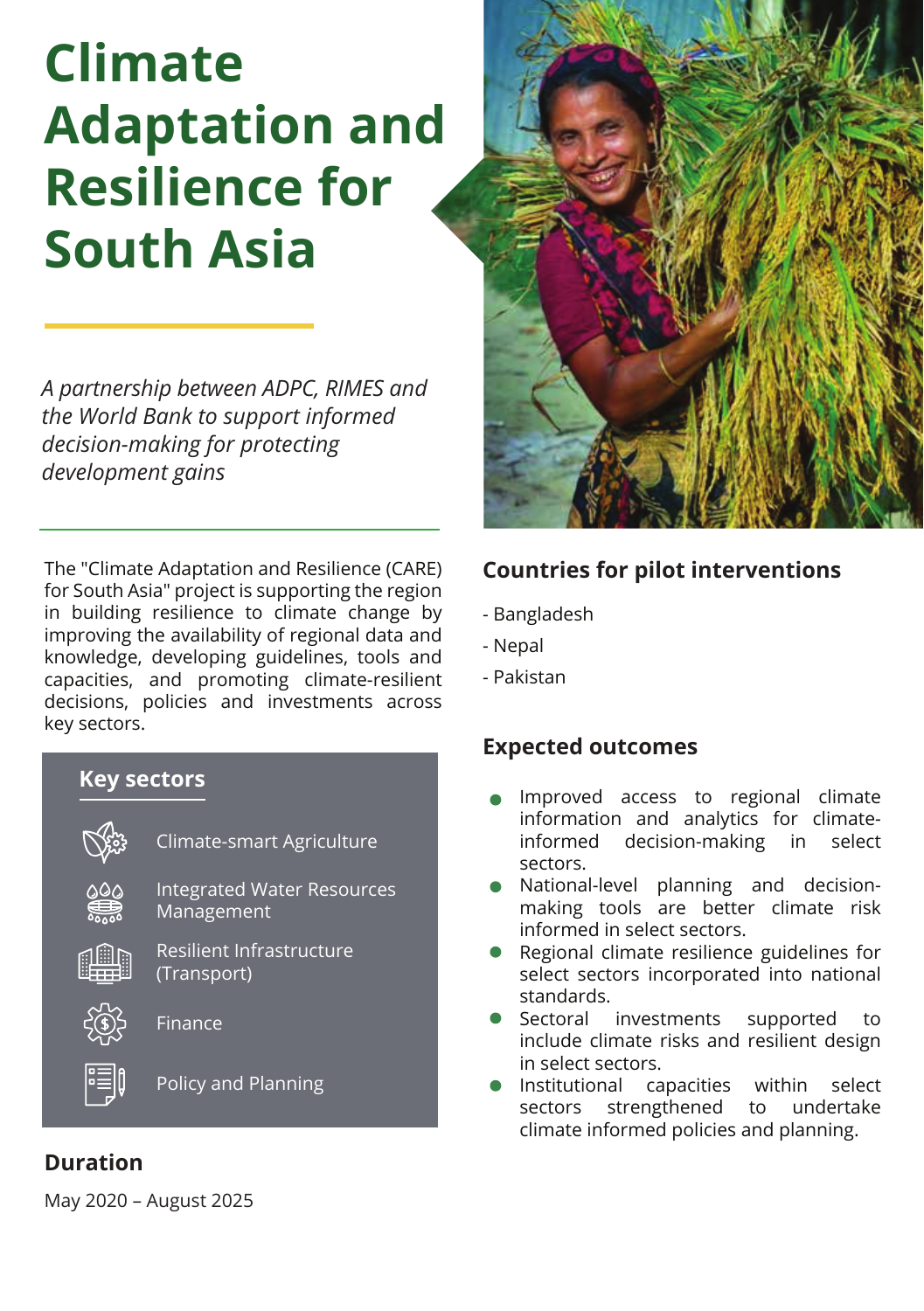## **Building resilience to climate change and protecting development gains**

South Asia has experienced a long period of robust economic growth over the past 20 years. However, development gains are increasingly threatened by the spillover impacts of climate-related hazards that can also push millions of people below the poverty line by 2030 unless action is taken now.

Disruptions by climate-related disasters are incredibly costly for governments, households, and the private sector.

For example, during the past 30 years, climate-induced disasters have affected 1.68 billion people and caused over US\$127 billions in economic losses in South Asia. Therefore, investing in climate resilience is critical. To achieve this, improved availability of climate data and analytics alongside relevant guidelines, tools, and capacities for key sectors are important for governments in South Asia to take climate-risk informed decisions.

*1.* **Promoting evidence-based climate-smart decision-making**



Expanding Regional Resilience Data and Analytics Services (RDAS)

**Strengthening** national-level sectoral Decision Support Systems (DSS) for climate resilience  $\Box$ 

Training for climate-informed decision-making



*2.* **Enhancing policies, standards, and capacities for climate-resilient development**

## **Objective and Components**

The objective of the project is to contribute to an enabling environment for climate resilience policies and investments in select sectors and countries in South Asia through two parallel but distinct components.



Advisory services for policy and investment interventions

Promoting climate-resilient design and





design and<br>standards **Implementation** support to climate-risk management solutions



Innovation for climate adaptation and resilience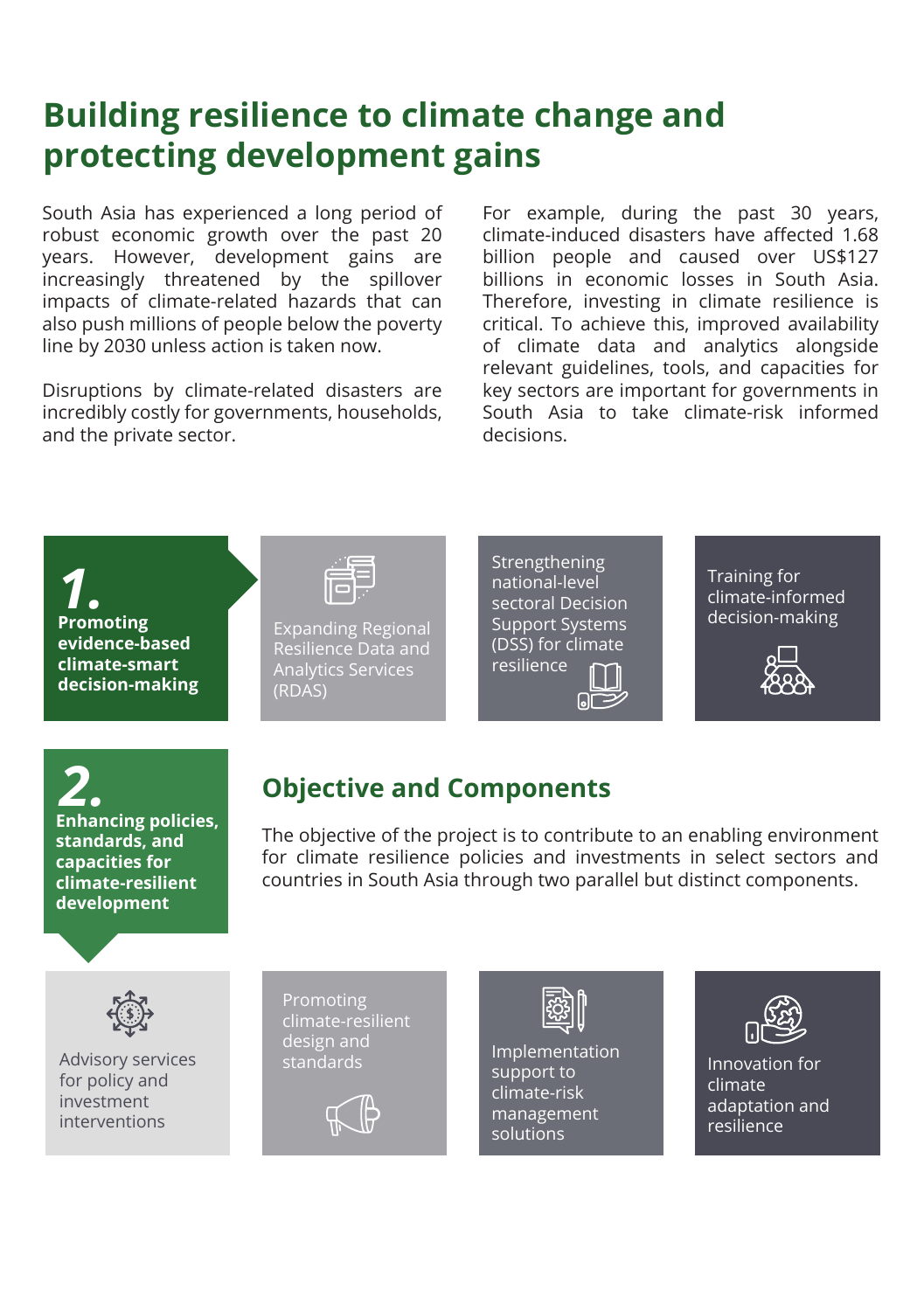# **Regional-level interventions**

The project is facilitating cooperation between South Asian countries to reduce transboundary impacts of climate change and pool resources to meet common challenges through the following interventions:



Develop an open access Resilience Data and Analytics Services (RDAS) platform for an easy access to hazard, vulnerability, exposure, and hydrometeorological data for South Asian countries

> Capacity building for climate-informed decision-making



Facilitate access to knowledge, expertise, best practices, and technical assistance

Facilitate a regional dialogue with national finance, planning, and line ministries to catalyze planning, policy reforms, and investments in climate resilience





Promote innovation and adoption of disruptive technology in South Asia by awarding grants to eligible and qualifying innovators